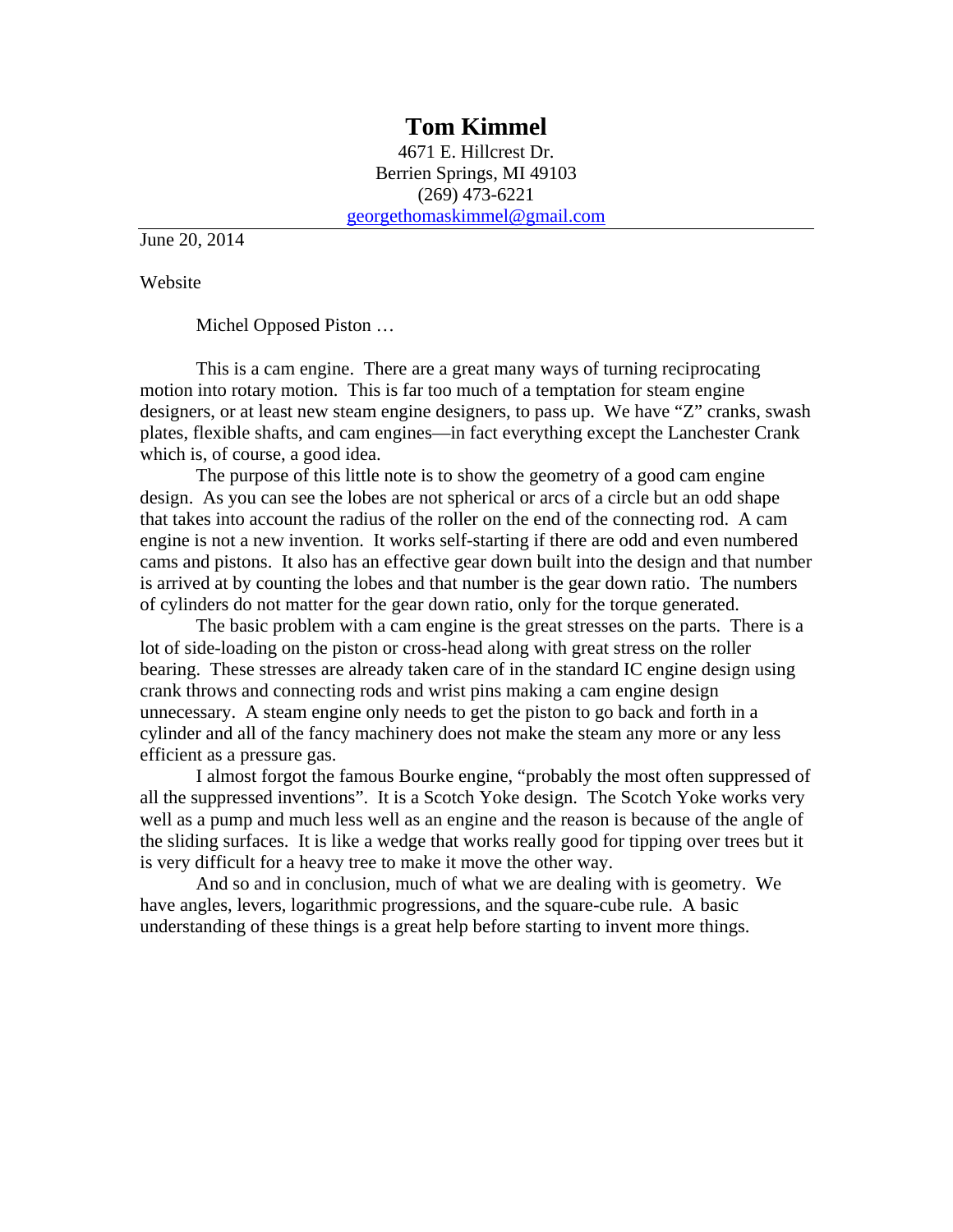## Michel Opposed Piston Diesel Engines

## By William Pearce

Hermann Michel of Voorde, Germany was a foreman at the Krupp Germania shipyard in Kiel, Germany. Through his work, he experienced the common problems of two-stroke submarine engines. Seeking to avoid the disadvantages of conventional engines, Michel designed a unique, new engine. He believed his engine would be particularly well suited for marine use. His design was for an opposed piston, two-stroke, diesel engine. Beyond the use of opposed pistons, the Michel engine was unique in that it was a crank less cam engine. With minor changes in the basic engine design, the cylinder group could either be stationary or rotate like a rotary engine. Michel filed a patent application for his engine configuration in Germany on 20 July 1920 and in the United States on 23 August 1921.



*Drawings from Hermann Michel's original patent show two- and three-cylinder cam engines. In the* 

*drawings, the cylinder group was stationary and the cam ring rotated. The upper cylinder in the* 

*three-cylinder engine drawing had the exhaust ports. Note that it was angled slightly different than* 

*the other cylinders to facilitate scavenging.* 

Michel's engine design was for either two pistons in a common cylinder or three pistons in three cylinders. Regardless of the number of pistons used, the cylinder group possessed a common combustion chamber in which the pistons moved toward each other on the compression stroke. The movement of opposite pistons covered or uncovered intake and exhaust ports that were in the cylinder walls. This configuration eliminated the use of valves and a head gasket. The intake and exhaust port locations allowed scavenging air to flow through the cylinder and completely evacuate any exhaust gases when the ports were open.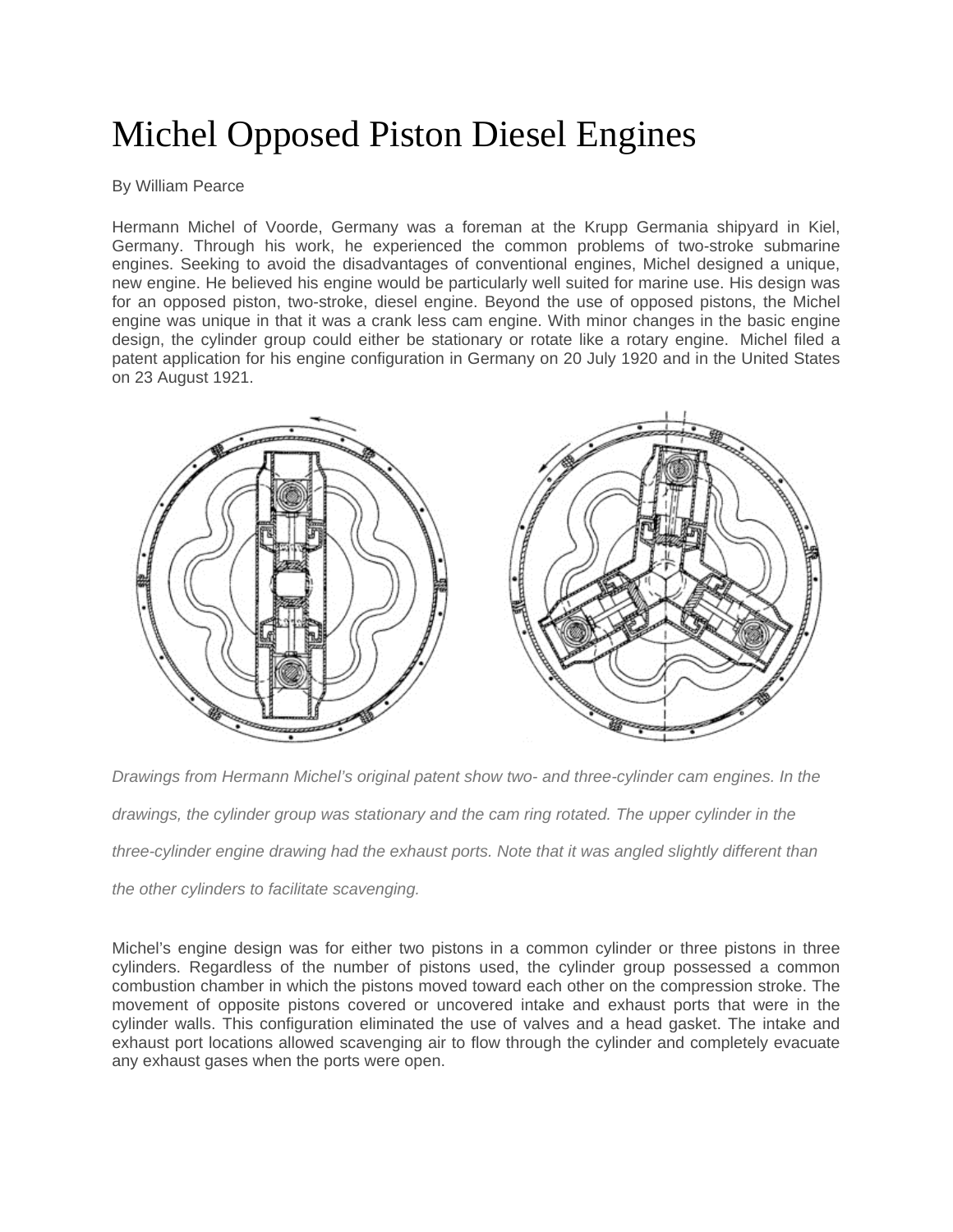The engine did not have a crankshaft. The pistons' movement was controlled by a comparatively large cam ring that surrounded the cylinder group. The rod for each piston had rollers in an annular cam track that formed an undulating path. This path determined the pistons' movement in the cylinder and facilitated the compression stroke. When configured with stationary cylinders, the cam ring rotated around the cylinder group. For a rotary configuration, the cylinder group rotated inside the stationary cam ring.

Unlike a crankshaft that is directly tied to the cycle of the engine, the cam ring could be made with several compression and power cycles for each revolution. For example, if the cam ring had six cycles, the cylinder group would go through six compression and six power strokes for each revolution of the cam ring. Likewise on a rotary configuration, the cylinder group would go through six compression and six power strokes each revolution.

Note: Added below are excel file pages listing rotary engine patents.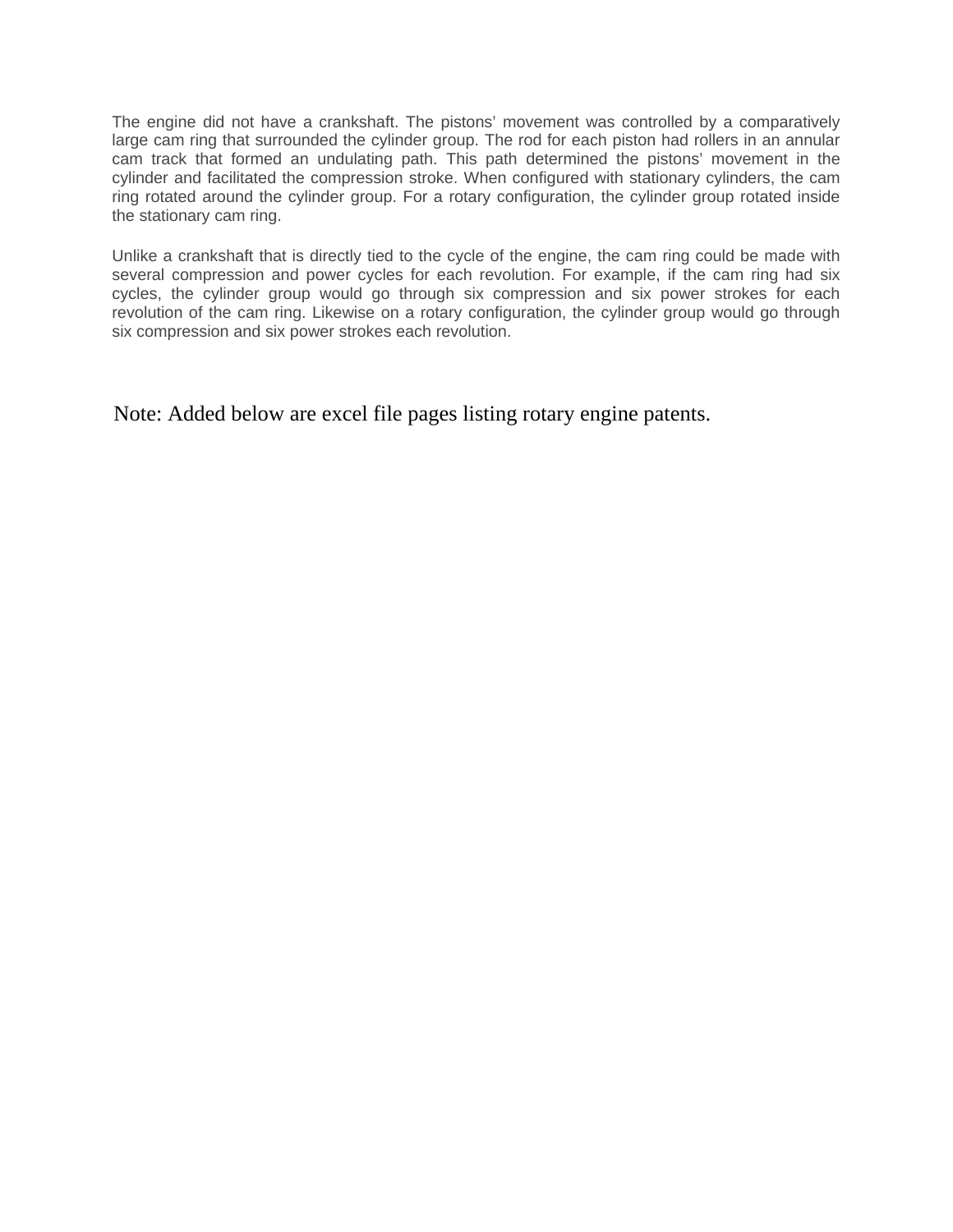| 2011-0000460       | 2011        | Guenther       | et<br>Egg                         | a Rotary Engine<br>Control of                                                                                | Katrix rotary expander cavity shaped like Pascals limacon, uses football shaped<br>rotor, eccentric and slide                                                                                                     | engine                              |                   |                                         |
|--------------------|-------------|----------------|-----------------------------------|--------------------------------------------------------------------------------------------------------------|-------------------------------------------------------------------------------------------------------------------------------------------------------------------------------------------------------------------|-------------------------------------|-------------------|-----------------------------------------|
| 7971436            | 2011        | Yamamoto       | Yasushi                           | Rotary Steam Engine                                                                                          | heat vaporizes working fluid, creating steam<br>Bubbles displace water inside "paddle wheel" immersed in water,<br>uneven bouyancy causing wheel to rotate.<br>Low quality<br>concept.<br>Interesting<br>bubbles. | power<br>plant                      | engine            | nzns                                    |
| 7713042            | 2010        | <b>Rodgers</b> | $\tilde{E}$<br>$\bar{\mathsf{s}}$ | Engine<br>Rotary                                                                                             | Sliding vane engine with internal rotary valve                                                                                                                                                                    | engine<br>rotary                    |                   |                                         |
| 2010-0126173       | 2010        | Rosh           | Melvin <sub>S</sub>               | Rotary Propane Steam Engine Road Vehicle                                                                     | See Title                                                                                                                                                                                                         | power<br>plant                      |                   |                                         |
| 2009-0142211       | 2009        | Holden         | $\tilde{a}$<br>$\bar{S}$          | Rotary Steam Engine                                                                                          | R Rehlander<br>₹                                                                                                                                                                                                  | engine                              |                   | <b>Torque Applications,</b><br><u>ی</u> |
| 7331324            | 2008        | James          | Jerome M                          | Crankshaft Rotary Valve                                                                                      | Crankshaft functions as rotary valve                                                                                                                                                                              | engine                              |                   |                                         |
| <u>7178502</u>     | 2007        | Okulov         | Paul D                            | <b>Balanced Rotary Internal Combustion Engine or</b><br><b>Cycling Volume Machine</b>                        | Includes steam variant. Four pistons and associated linkages form rotor apexes in<br>rotary engine                                                                                                                | engine                              |                   |                                         |
| <u>7073477</u>     | 2006        | Gorski         | Raymond<br>ξ                      | Rotary Engine                                                                                                | Vane motor                                                                                                                                                                                                        | engine                              |                   |                                         |
| WO-2006-<br>016019 | 2006        | Pham           | Pascal                            | Six Stroke Rotary Engine Comprising a Three-Part<br>Piston                                                   | ed chamber. Full cycle takes place over 2/6<br>IC engine patent but fascinating design. Three lobed tubular piston rotates<br>rotation<br>around two centers inside 6 arc                                         | engine                              |                   |                                         |
| 6945050            | 2005        | Kimura         | Yasunari                          | Rotary Fluid Machinery                                                                                       | Multiple inventors. Vanes and pistons in bottom cycle engine extract energy from<br>am and water<br>ste                                                                                                           | engine                              | combined<br>cycle | Honda                                   |
| 6918336            | <b>2005</b> | <b>Makino</b>  | <u>Hiroyuki</u>                   | Rotary Hydraulic Machine                                                                                     | plate motor applicable for steam use<br>Multiple inventors. Swash                                                                                                                                                 | engine                              |                   | Honda                                   |
| 6732525            | 2004        | Endoh          | Tsuneo                            | Machine, & Waste Heat Recovering Device for ICE<br>Rotary Type Fluid Machine, Vane Type Fluid                | Multiple inventors. Rotary vane type motor used in automotive ICE waste heat<br>recovery.                                                                                                                         | bottom<br>cycling                   |                   | Honda                                   |
| 6681738            | 2004        | Endoh          | Tsuneo                            | Machine, & Waste Heat Recovering Device for ICE<br>Rotary Type Fluid Machine, Vane Type Fluid                | Multiple inventors. Rotary vane type motor used in automotive ICE waste heat<br>recovery                                                                                                                          | bottom<br>cycling                   |                   | Honda                                   |
| 0189999            | 2003        | <b>Davidow</b> | Robert                            | <b>Steam Powered Rotary Engine</b>                                                                           | Simple two element counter rotating impulse and reaction turbine assy.                                                                                                                                            | engine                              |                   |                                         |
| 6513482            | 2003        | Endoh          | Tsuneo                            | Machine, & Waste Heat Recovering Device for ICE<br>Rotary Type Fluid Machine, Vane Type Fluid                | Multiple inventors. Rotary vane type motor used in automotive ICE waste heat<br>recovery                                                                                                                          | bottom<br>cycle                     |                   | Honda                                   |
| 6503072            | 2003        | Nardi          | Anthony<br>$\mathbf{r}$           | Pressure Articulated Positive Displacement, Single                                                           | otary Engine<br>œ                                                                                                                                                                                                 | engine                              |                   |                                         |
| 5839270            | 1998        | Jirnov         | Olga                              | Expansion Rotary Engine<br>Sliding-Blade Rotary Air-Heat Engine with Isothermal<br><b>Compression of Air</b> | Engine compresses air/water mixture, separates, combusts, expands both.                                                                                                                                           | combined<br>cycle                   |                   |                                         |
| 5501586            | 1996        | Edwards        | Thomas<br>ပု                      | Non Contact Rotary Vane Gas Expanding Apparatus                                                              | to seal yet keep vanes from wearing against<br>housing<br>Vane motor uses air cushioning                                                                                                                          | engine                              |                   |                                         |
| 5535715            | 1996        | Mouton         | William J                         | Geared Reciprocating Piston Engine with Spherical<br><b>Rotary Valve</b>                                     | Opposed internal combustion engine, 'unique' valve and drive configurations.                                                                                                                                      | engine                              |                   |                                         |
| 5032068            | 1991        | Kurherr        | <b>Waldema</b><br><b>x</b><br>Ξ   | Displacement Type Rotary System Steam Turbine<br>Engine                                                      | Toothed rotary engine                                                                                                                                                                                             | engine                              | engine            |                                         |
| 4836761            | 1989        | Edling         | <b>Jack V</b>                     | Rotary Engine with a Pair of Piston Assemblies and<br><b>Shuttle Valves</b>                                  | See title                                                                                                                                                                                                         | engine                              | engine            |                                         |
| 4437308            | 1984        | Fischer        | Victor H                          | Rotary Heat Engine                                                                                           | cts pressurized heated water some of which<br>flashes<br>Power plant with vane rotor, inje-                                                                                                                       | powerpla<br>Ë                       |                   | Ltd<br><b>Thermal Systems</b>           |
| 4451219            | 1984        | Kurherr        | Waldema<br>Ŧ<br>$\overline{r}$    | Valveless Bi-Chamber Rotary Steam Engine with<br><b>Turbine Effect</b>                                       | motor on two opposed crankpins<br>Two chambered vane                                                                                                                                                              | engine                              |                   |                                         |
| 4470779            | 1984        | Whitehouse     | Ronald<br>$\mathbf{z}$            | Rotary Piston Machine withMating Frustroconical<br><b>Sealing Surface</b>                                    | otary engine<br>≃                                                                                                                                                                                                 | engine                              |                   |                                         |
| 4462775            | 1984        | Whitehouse     | Ronald<br>$\overline{5}$          | Rotary Fluid Machine with Expandable Rotary<br>Oburator                                                      | otary engine<br>œ                                                                                                                                                                                                 | engine                              |                   |                                         |
| 4297090            | 1981        | Hoffmann       | Ralph M                           | Rotary Expansion Power Unit with Valve Disc<br><b>Connected to Crankshaft</b>                                | Wankel style housing and rotor                                                                                                                                                                                    | engine                              |                   | Trochoid Power Corp.                    |
| 417771             | 1979        | Nutku          | Ata                               | Rotary Engines with Free Reciprocating-Rotating                                                              | Rotating block with outward facing radial pistons spins in ring, cylinder exhaust<br>as Hero turbine<br>acts                                                                                                      | engine                              |                   |                                         |
| 4070862            | 1978        | Doerner        | William A                         | Pistons and Jet Thrust Drive<br>Cascaded Two-Fluid Rotary Closed Rankine Cycle<br>Engine                     | Closed rotary Rankine cycle engine, first stage exhaust<br>heats second fluid.<br>Co-invented with Buskirk.                                                                                                       | powerpla<br>$\overline{\mathbf{r}}$ | engine            | DuPont                                  |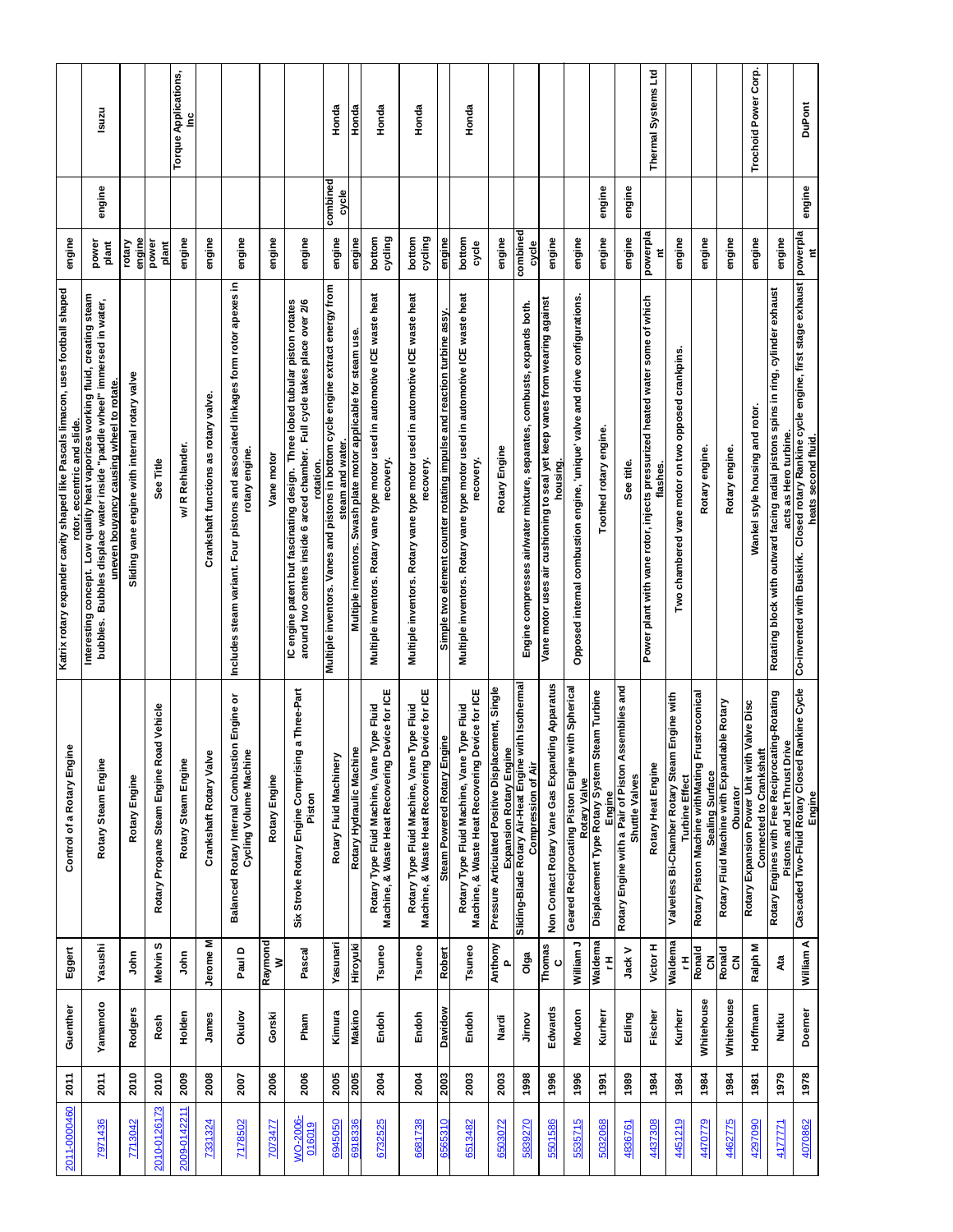| 1977<br>4009576  | Doerner             | William A                                             | Regenerator for Rotary Rankine Cycle Engines                                                     | See title                                                                                           | powerpla<br>Ĕ                       | engine                  | DuPont                 |
|------------------|---------------------|-------------------------------------------------------|--------------------------------------------------------------------------------------------------|-----------------------------------------------------------------------------------------------------|-------------------------------------|-------------------------|------------------------|
| 1977<br>4047856  | Hoffman             | Ralph M                                               | Rotary Steam Engine                                                                              | Steam Wankel.                                                                                       | engine                              | valve<br>gear           |                        |
| 1976             | Allington           | Jackson<br>I                                          | Rotary Engine                                                                                    | See title                                                                                           | engine                              |                         |                        |
| 1976             | Cohen               | William                                               | Spherical Rotary Steam Engine                                                                    | Nutating element engine                                                                             | engine                              | engine                  |                        |
| 1976             | Doerner             | William A                                             | Rotary Heat Engine Powered Single Fluid Cooling                                                  | Rankine cycle powered cooling unit.<br>Hermetically sealed                                          | powerpla<br>Ĕ                       | engine                  | <b>DuPont</b>          |
| 1976<br>3950950  | Doerner             | William                                               | and Heating Apparatus<br>Rotary Rankine Engine Powered Electric Generating<br><b>Apparatus</b>   | Co-invented with Van Buskirk. Integrated Rankine power plant with rotary<br>expander and boiler.    | powerpla<br>Ĕ                       |                         | DuPont                 |
| 1976             | Long                | Otto V                                                | Type External Combustion Engine Featuring<br>Double Expansion and Rotary Drive<br>Uniflow        | acting uniflow wobbler.<br><b>Double</b>                                                            | engine                              |                         |                        |
| 1976             | <b>Rogers</b>       | <b>Paul</b>                                           | Rotary Steam Engine                                                                              | Pivoting vane/piston arrangement.                                                                   | engine                              | engine                  |                        |
|                  | Snygg               | John                                                  | <b>Sliding Partition Rotary Vane Device<br/>Sliding Partition Rotary Engine with Rectilinear</b> | Co-invented with Ebrok. Vanes guided by rollers create pump or expander.                            | engine                              |                         |                        |
| 1975             | <b>Bruifert</b>     | Andre'                                                | Seals                                                                                            | Rotary steam engine seals. Coinvented with AG Hoss                                                  | engine                              |                         |                        |
| 1975             | Doerner             | William A                                             | Rotary Heat Engine Powered Two Fluid Cooling and<br><b>Heating Apparatus</b>                     | Rankine cycle powered cooling unit.<br>Hermetically sealed                                          | powerpla<br>Ĕ                       | engine                  | DuPont                 |
| 1975<br>3860357  | Grainger            | Lewis MD                                              | Rotary Steam Engine                                                                              | Reversible bucket turbine                                                                           | engine                              | turbine                 |                        |
| 1975<br>3867075  | Horst               | Tallmon<br>Ш                                          | ⋖<br>Rotary Engine with Rotatable Thrust Heads In<br><b>Toroidal Chamber</b>                     | Two opposite turning rotors in toroidal chamber act as pistons                                      | engine                              |                         | Horst Power Systems    |
| 1975<br>3865522  | Nardi               | Anthony                                               | Rotary Steam Engine                                                                              | Rotary engine, piston attached to rotating cylinder slides along walls of stationary<br>cylinder    | engine                              | rotary                  |                        |
| 1975<br>3890071  | O'Brien             | William J                                             | Rotary Steam Engine                                                                              | Improved rotary vane engine with cylinderindrical rotor and cam shaped inner and<br>outer housings. | engine                              |                         |                        |
| 1974<br>3851630  | Forster             | Merrill J                                             | Rotary Piston Engine                                                                             | Unitized rotary radial block IC engine with vapor cycle heat recovery                               | bottom<br>cycle                     | engine                  | Marine Industries Inc  |
| 1974             | Granberg<br>Abraham | Albert J<br>Erich E                                   | <b>Rotary Steam Engine</b>                                                                       | /ane type engine.                                                                                   | engine                              |                         |                        |
| 1973<br>3769796  | <b>Bechtold</b>     | Max $F$                                               | Rotary Heat Engines<br>Rotary Engine                                                             | Rotary engine and boiler integrated Rankine powertrain.<br>See title                                | eldJəwod<br>engine                  |                         | DuPont                 |
| 1973<br>3744246  | Doerner             | William A                                             | Rotary Closed Rankine Cycle with Internal                                                        | rotary boilers and condenser, lubrication means.<br>Integral power plant with turbine               | powerpla<br>Ĕ                       |                         | <b>DuPont</b>          |
| 1973<br>33744245 | Kelly               | ⋖<br><b>Donald</b>                                    | Closed Cycle Rotary Engine System<br>Lubricating System                                          | stages.<br>uses vane expander and compressor<br>Organic working fluid system                        | engine<br>Ë                         |                         |                        |
| 1973             | Merz                | Josef<br>э.                                           | Rotary Piston Engine of Trochoidal Construction                                                  | <b>Steam Wankel</b>                                                                                 | engine                              | Daimler-<br><b>Benz</b> |                        |
| 1973<br>3744940  | Pierce              | rold $F$<br>画                                         | Rotary Expansion Engine of the Wankel Type                                                       | ventors. Wankel expander.<br>Multiple in                                                            | engine                              |                         | <b>Curtiss Wright</b>  |
| 1971<br>3613368  | Doerner             | William A                                             | Rotary Heat Engine                                                                               | Rotary boiler and condenser mounted on turbine shaft.                                               | powerpla<br>$\overline{\mathbf{c}}$ | turbine                 | <b>DuPont</b>          |
| 1971<br>3628899  | George              | <b>Leslie C</b>                                       | Expansible Fluid Rotary Engine                                                                   | with four rotary valves<br>Wankel                                                                   | engine                              | valve<br>gear           |                        |
| 1971<br>3578890  | Jensen              | Oluf F                                                | Rotary Steam Engine                                                                              | Multiple cylinder vane rotary engine.                                                               | engine                              |                         |                        |
| 1970<br>3521979  | Horst               | Tallmon                                               | Dual-Drive Rotary Engine                                                                         | spinning in toroidal chamber.<br><b>Rotors</b>                                                      | engine                              |                         | Systems<br>Horst Power |
| 1969<br>3452643  | Pratt               | <b>Harold A</b><br><b>Harold A</b><br><b>Harold A</b> | Rotary Steam Engine                                                                              | <b>Steam Wankel.</b>                                                                                | engine                              |                         |                        |
| 1968<br>3370510  | Bunyan              | $\geq$                                                | <b>Barrel Engine Reciprocating to Rotary Movement</b><br><b>Mechanism</b>                        | See title                                                                                           | engine                              | rotary                  | O Research<br>න්<br>Δ. |
| 1967<br>3310043  | Gamage              | Russell<br>$\geq$                                     | Rotary External Combustion Engines                                                               | see title                                                                                           | engine                              |                         |                        |
| 1964<br>3116666  | Scott               | Dewey L                                               | <b>Rotary Engine</b>                                                                             | See title                                                                                           | engine                              |                         |                        |
| 1963<br>3084677  | <b>Mitchell</b>     | Samuel <sub>S</sub>                                   | Sliding Vane Type Rotary Steam Engine                                                            | Rotary steam engine                                                                                 | engine                              |                         |                        |
| 1961             | Wankel              | Felix                                                 | Rotary Internal Combustion Engine                                                                | w/ E. Hoeppner. Wankel engine                                                                       | engine                              |                         | <b>NSU</b>             |
| 1954<br>2680430  | Mallinckrodt        | ш<br>orge<br>ဗီ                                       | Rotary Expansion Engine                                                                          | Counter rotating annular cylinders and pistons.                                                     | engine                              |                         |                        |
| 1954<br>2690164  | <b>Skok</b>         | <b>Alois</b>                                          | Rotary Engine                                                                                    | See title                                                                                           | engine                              |                         |                        |
| 1952<br>2620864  | Ray                 | William A                                             | Rotary Oil Burner                                                                                | Spinning cup burner.                                                                                | burner                              |                         |                        |
|                  |                     |                                                       |                                                                                                  |                                                                                                     |                                     |                         |                        |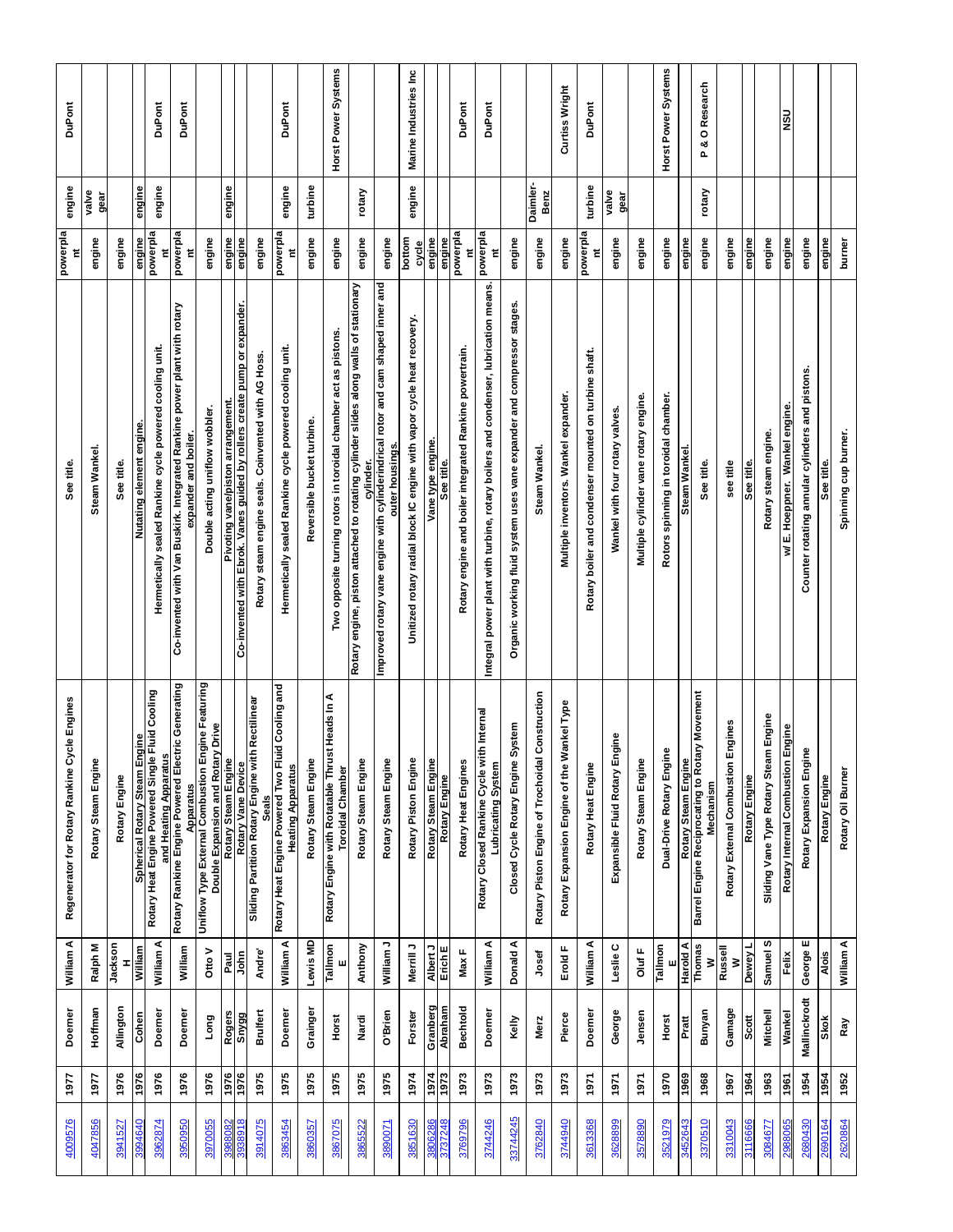| 2525804             | 1950         | Kellogg                      | Robert B                                                                                                  | Aircraft Rotary Boiler Turbine Air Condenser Power<br>Plant             | rotary boiler and condenser.<br>Turbine plant with                                                                | powerpla<br>Ĕ    |                   | <b>NSD</b>                     |
|---------------------|--------------|------------------------------|-----------------------------------------------------------------------------------------------------------|-------------------------------------------------------------------------|-------------------------------------------------------------------------------------------------------------------|------------------|-------------------|--------------------------------|
| 2448824             | 1948         | Price                        | Nathan C                                                                                                  | Rotary Turbine-Type Hydraulic Coupling                                  | High altitude internal combustion engine aircraft turbocharger uses bottom cycle<br>steam engine to power system. | powerpla<br>Ĕ    |                   | Lockheed                       |
| GB-583035           | 1946         | Maillard                     | <b>Bernard</b>                                                                                            | Rotary Machine Generating Variable Volumes<br>⋖                         | Wankel comparable expander with design mathematic formulas                                                        | engine           |                   |                                |
| 2352544             | 1944         | <b>Iskols</b>                | Anatol D                                                                                                  | Rotary Steam Engine                                                     | For ship propulsion.                                                                                              | engine           |                   |                                |
| 2253005             | 1941         | Wittich                      | William F                                                                                                 | Rotary Fluid Pressure Engine                                            | Appears to be a radial flow turbine                                                                               | engine           |                   |                                |
| 2055137             | 1936         | <b>Sherman</b>               | Elmer <sub>W</sub>                                                                                        | Rotary Engine                                                           | See title.                                                                                                        | engine           |                   |                                |
| 1981615             | 1934         | Enderlin                     | Joseph                                                                                                    | Rotary Motor                                                            | Rotary engine, enough said                                                                                        | engine           |                   |                                |
| 1968537             | 1934         | Plato                        | Gerhardt                                                                                                  | Rotary Motor                                                            | Rotating eccentric with curved sliding wiper and rotary valve                                                     | engine           | rotary            |                                |
| 1856542             | 1932         | Duer                         | Edward C                                                                                                  | Rotary Steam Engine                                                     | ngine, enough said.<br>Rotary e                                                                                   | engine           |                   |                                |
| <u>1880131</u>      |              | Gray                         |                                                                                                           |                                                                         | See title                                                                                                         | engine           |                   |                                |
| 1888693             | 1932<br>1932 | Powers                       | David A<br>Milton A                                                                                       | Rotary Engine<br>Rotary Oil Burner                                      | Spinning cup burner.                                                                                              | burner           |                   | Timken                         |
| 1888476             | 1932         | Scott                        | ب<br>م<br>Lew                                                                                             | Rotary Oil Burner                                                       | Spinning cup burner.                                                                                              | burner           |                   | Standard Engineering           |
| 1861168             | 1932         | Warren                       | Edward C                                                                                                  | Rotary Engine                                                           | JHA Warren and W Warren<br>Co-invented with                                                                       | engine           |                   | ပိ<br>Warren Engine            |
| 1818430             | 1931         | Ricardo                      | Harry R                                                                                                   | Rotary Blower, Pump or Fluid Pressure Engine                            | Eccentrically mounted rotor carries movable sealing vanes.                                                        | engine           |                   |                                |
| 1715490             | 1929         | <b>Ballerstedt</b>           | William D                                                                                                 | Rotary Steam Engine                                                     |                                                                                                                   | engine           |                   |                                |
| 1655738             | 1928         | Rasck                        | George R                                                                                                  | Rotary Engine                                                           | stationary wipers and rotary valve admission.<br>Revolving elliptical drum with two                               | engine           | rotary            |                                |
| 1542614             | 1925         | Ellis                        | $\overline{\mathbf{s}}$<br>Lewi                                                                           | Engine<br>Rotary                                                        | expander.<br>Meshed herringbone geared                                                                            | engine           |                   | Winslow Safety HP<br>Boiler Co |
| <u>1536737</u>      | 1925         | Williams                     | Arthur J                                                                                                  | Rotary Engine for Vehicle Wheels                                        | re steam engine cylinders<br>Wheel spokes                                                                         | engine           | vehicle           |                                |
| 1481865             | 1924         | Haeseler                     | Charles H                                                                                                 | Rotary Engine                                                           | Revolving eccentric with wiper in housing that doubles as admission valve.                                        | engine           | rotary            |                                |
| <b>RE15756</b>      | 1924         | <b>Mitchell</b>              | <b>Anthony</b>                                                                                            | Mechanism for the Interconversion of Reciprocating<br>and Rotary Motion | Swash plate motor.                                                                                                | engine           |                   | Crankless Engines              |
| 096 <del>7</del> 87 | 1924         | Peck                         | $\begin{array}{c}\n\hline\n\text{GM} \\ \hline\n\text{Caid H} \\ \hline\n\text{C} \\ \hline\n\end{array}$ | <b>Rotary Cylinder Motor</b>                                            | See title                                                                                                         | engine           |                   | Ingersoll-Rand                 |
| 1475509             | 1923         | Raqot                        | E                                                                                                         | Rotary Engine                                                           | Rollers on pistons run in cam to turn shaft.                                                                      | engine           |                   | Ragot Motor Corp               |
| 1456222             | 1922         | Charlton                     | Thomas                                                                                                    | Rotary Engine                                                           | piston chambers<br>Rotary                                                                                         | engine           |                   | <b>Studebaker?</b>             |
| 1409057             | 1922         | <b>Mitchell</b>              | <b>Anthony</b><br>$rac{5}{2}$                                                                             | Mechanism for the Interconversion of Reciprocating<br>and Rotary Motion | Double acting swash plate engine                                                                                  | engine           |                   |                                |
| 1277964             | 1918         | <b>Lovelace</b>              | Thomas <sub>T</sub>                                                                                       | <b>Rotary Motor</b>                                                     | Aviation IC barrel motor.                                                                                         | engine           |                   |                                |
| 1247552<br>1225844  | 1917<br>1917 | Lindenberg<br><b>Mueller</b> | August E<br>Frank H                                                                                       | Rotary Engine<br>Rotary Engine                                          | Staggered gear rotary engine.<br><b>Bucket type turbine.</b>                                                      | engine<br>engine | engine            |                                |
| 1210046             | 1916         | Cathey                       | George A                                                                                                  | Rotary Engine                                                           | Rotary piston engine either IC or IC/steam.<br>Johnson.<br>Co-invented with ED                                    | engine           | combined<br>cycle |                                |
| <u> 1158554</u>     | 1915         | Pratt                        | Charles <sub>R</sub>                                                                                      | Rotary Piston Engine                                                    | alves motor driven to change cutoff.<br>⋗<br>Barrel type engine, disc                                             | engine           |                   |                                |
| 1054612             | 1913         | Prosseda                     | John                                                                                                      | Rotary Steam Engine                                                     | <b>Turbine.</b>                                                                                                   | engine           |                   |                                |
| 1043945             | 1912         | Lentz                        | Hugo                                                                                                      | Rotary Engine                                                           | New style vanes for vane motor with cam followers on outer edges.                                                 | engine           |                   |                                |
| 1026474             | 1912         | Stone                        | <b>Alonzo</b>                                                                                             | Rotary Engine                                                           | rotates, uses either steam or IC<br>Radial engine, block                                                          | engine           |                   |                                |
| 1026887             | 1912         | Van Deventer                 | H udor                                                                                                    | Rotary Engine                                                           | Helical gear engine                                                                                               | engine           | rotary            |                                |
| 891839              | 1908         | Killam                       | George T                                                                                                  | Rotary Engine                                                           | Co-invented with M O'Neil. Sliding vane rotary valve engine.                                                      | engine           |                   |                                |
| <b>18188</b>        | 1908         | <b>Macomber</b>              | <b>Walter G</b>                                                                                           | Rotary Engine                                                           | DA swashplate type barrel engine.                                                                                 | engine           |                   |                                |
| 876396              | 1908         | Reuter                       | John C                                                                                                    | <b>Rotary Motor</b>                                                     | Sliding vane derivative.                                                                                          | engine           |                   | Reuter Manufacturing           |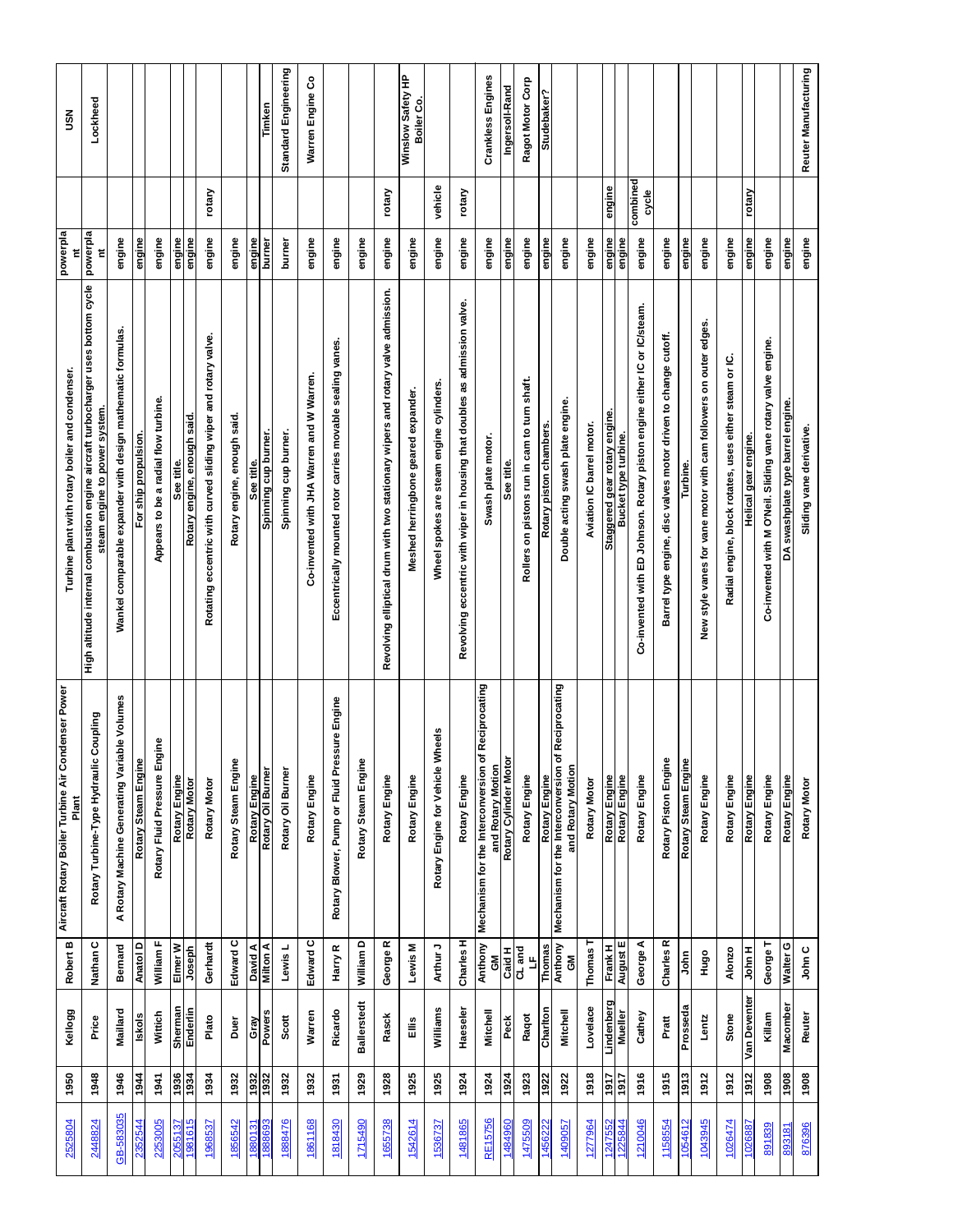| Rotary engine, enough said.<br>See patents of Caid Peck. Obviously enhancements of Peck patents, company<br>Rotary engine with radial cylinders in rotating block and connecting rods with<br>rotary design based on two rotating elements<br>midpoint driven by reciprocating piston.<br>Oscillating cylinder drives gear which revolves unit in ring gear.<br>Four cylinder radial layout block and pistons rotate on crank.<br>Radial engine employing ratcheting motion instead of crank.<br>Two lobe three cavity gerotor.<br>Rotary engine runs on either internal combustion or steam.<br>pistons and cylinders, sliding ports<br>Geared discs with periphery arm comprise piston.<br>Four cylinder rotating block rotary radial engine.<br>rollers on ends rotating in eccentric drum.<br>Wobbler engine with rotating disc valve.<br>Vane in eccentrically mounted housing<br>Four cylinder rotary radial engine.<br>shaped piston elements<br>Co-invented with CW Daniell.<br>Rotary engine, enough said.<br>engine, enough said.<br>engine, enough said.<br>ing at different rates.<br>Roller piston engine<br>ane type engine.<br>Complex booger.<br>name changed.<br>Impulse turbine.<br>See title.<br>See title.<br>See title<br>See title<br>See title<br>Mentioned in Horseless Age.<br>Rotary engine, radial<br>Rotary<br>Rotary<br>><br>Epicyclical Engine. Interesting<br>spinni<br>Cylinder rotates around<br>Sector<br>Rotary Oscillating Reciprocating Engine<br>Improved Noiseless Rotary Engine<br>Steam Explosive Engine<br>Reciprocating Rotary Engine<br>Reciprocating Rotary Engine<br>Rotary Steam Engine<br><b>Rotary Steam Engine</b><br>Rotary Steam Engine<br>Rotary Fluid Engine<br>Rotary Fluid Motor<br>Rotary Engine<br><b>Rotary Engine</b><br>Rotary Engine<br>Rotary Engine<br>Rotary Engine<br>Rotary Engine<br>Rotary Engine<br>Rotary Engine<br>Rotary Engine<br>Rotary Engine<br>Rotary Engine<br>Rotary Engine<br>Rotary Engine<br>Rotary Engine<br>Rotary Engine<br>Rotary Engine<br>Rotary Engine<br>Rotary Engine<br>Rotary Motor<br>Rotary Motor<br><b>Rotary</b><br>Charles <sub>H</sub><br>John F<br>Frederick<br>Clifford C<br>Edward C<br>Theodore<br>Frederick<br>Victor<br>Ferdinan<br>William F<br><b>Margaret</b><br><b>James C</b><br>Daniel M<br><b>Albert B</b><br><b>W udor</b><br><b>James A</b><br>John AS<br>Thomas<br>Alfred P<br>David P<br><b>William</b><br>William<br>Harry E<br>Frank J<br>Seth N<br>John F<br>John F<br>James<br>McG.<br>Win D<br>lohn<br>$\geq$<br>$\geq$<br>Ō<br>$\boldsymbol{\omega}$<br>⋖<br>¬<br>Bardenwerper<br>Schmucker<br><b>Smallbone</b><br>McCulloch<br>Chapman<br><b>Swanson</b><br>Williams<br>Shepard<br>Stephan<br>Knowles<br>Hudson<br><b>Schulter</b><br>Ericson<br>Diebold<br>Reeves<br>Reeves<br>Warren<br>Wyand<br><b>Barrett</b><br><b>Waters</b><br>Cooley<br><b>Becker</b><br>Knight<br><b>A</b> a <sub>l</sub> ea<br>Cooley<br>Cooley<br>Walker<br>Fuqua<br>Elliott<br>Reid<br>$\frac{1907}{1906}$<br>1906<br>1905<br>1904<br>1906<br>1905<br>1904<br>1904<br>1904<br>1903<br>1903<br>1906<br>1905<br>1905<br>1905<br>1904<br>1903<br>1903<br>1903<br>1903<br>1903<br>1903<br>1903<br>1903<br>1903<br>1905<br>1904<br>1903<br>1903<br>GB-1903-<br><b>9061-89</b><br>855028<br><u>791695</u><br>800330<br>759419<br>756904<br><b>762016</b><br>741574<br><b>724665</b><br>729849<br>730543<br>737876<br>788390<br>799596<br>798848<br>776376<br>751842<br>763336<br>723436<br><u>724994</u><br>731104<br><b>733052</b><br><u>720845</u><br><u>78871</u><br>812527<br>835741<br><u>733777</u><br><u>779667</u><br>07888<br>25832 | 1908<br>882360 | Vincent | <b>Stanford</b><br>$\geq$ | Rotary Engine | See title | engine |                                                   |
|------------------------------------------------------------------------------------------------------------------------------------------------------------------------------------------------------------------------------------------------------------------------------------------------------------------------------------------------------------------------------------------------------------------------------------------------------------------------------------------------------------------------------------------------------------------------------------------------------------------------------------------------------------------------------------------------------------------------------------------------------------------------------------------------------------------------------------------------------------------------------------------------------------------------------------------------------------------------------------------------------------------------------------------------------------------------------------------------------------------------------------------------------------------------------------------------------------------------------------------------------------------------------------------------------------------------------------------------------------------------------------------------------------------------------------------------------------------------------------------------------------------------------------------------------------------------------------------------------------------------------------------------------------------------------------------------------------------------------------------------------------------------------------------------------------------------------------------------------------------------------------------------------------------------------------------------------------------------------------------------------------------------------------------------------------------------------------------------------------------------------------------------------------------------------------------------------------------------------------------------------------------------------------------------------------------------------------------------------------------------------------------------------------------------------------------------------------------------------------------------------------------------------------------------------------------------------------------------------------------------------------------------------------------------------------------------------------------------------------------------------------------------------------------------------------------------------------------------------------------------------------------------------------------------------------------------------------------------------------------------------------------------------------------------------------------------------------------------------------------------------------------------------------------------------------------------------------------------------------------------------------------------------------------------------------------------------------------------------------------------------------------------------------------------------------------------------------------------------------------------------------------------------------------------------------------------------------------------------------------------------------------------|----------------|---------|---------------------------|---------------|-----------|--------|---------------------------------------------------|
|                                                                                                                                                                                                                                                                                                                                                                                                                                                                                                                                                                                                                                                                                                                                                                                                                                                                                                                                                                                                                                                                                                                                                                                                                                                                                                                                                                                                                                                                                                                                                                                                                                                                                                                                                                                                                                                                                                                                                                                                                                                                                                                                                                                                                                                                                                                                                                                                                                                                                                                                                                                                                                                                                                                                                                                                                                                                                                                                                                                                                                                                                                                                                                                                                                                                                                                                                                                                                                                                                                                                                                                                                                                |                |         |                           |               |           | engine |                                                   |
|                                                                                                                                                                                                                                                                                                                                                                                                                                                                                                                                                                                                                                                                                                                                                                                                                                                                                                                                                                                                                                                                                                                                                                                                                                                                                                                                                                                                                                                                                                                                                                                                                                                                                                                                                                                                                                                                                                                                                                                                                                                                                                                                                                                                                                                                                                                                                                                                                                                                                                                                                                                                                                                                                                                                                                                                                                                                                                                                                                                                                                                                                                                                                                                                                                                                                                                                                                                                                                                                                                                                                                                                                                                |                |         |                           |               |           | engine |                                                   |
|                                                                                                                                                                                                                                                                                                                                                                                                                                                                                                                                                                                                                                                                                                                                                                                                                                                                                                                                                                                                                                                                                                                                                                                                                                                                                                                                                                                                                                                                                                                                                                                                                                                                                                                                                                                                                                                                                                                                                                                                                                                                                                                                                                                                                                                                                                                                                                                                                                                                                                                                                                                                                                                                                                                                                                                                                                                                                                                                                                                                                                                                                                                                                                                                                                                                                                                                                                                                                                                                                                                                                                                                                                                |                |         |                           |               |           | engine |                                                   |
|                                                                                                                                                                                                                                                                                                                                                                                                                                                                                                                                                                                                                                                                                                                                                                                                                                                                                                                                                                                                                                                                                                                                                                                                                                                                                                                                                                                                                                                                                                                                                                                                                                                                                                                                                                                                                                                                                                                                                                                                                                                                                                                                                                                                                                                                                                                                                                                                                                                                                                                                                                                                                                                                                                                                                                                                                                                                                                                                                                                                                                                                                                                                                                                                                                                                                                                                                                                                                                                                                                                                                                                                                                                |                |         |                           |               |           | engine |                                                   |
|                                                                                                                                                                                                                                                                                                                                                                                                                                                                                                                                                                                                                                                                                                                                                                                                                                                                                                                                                                                                                                                                                                                                                                                                                                                                                                                                                                                                                                                                                                                                                                                                                                                                                                                                                                                                                                                                                                                                                                                                                                                                                                                                                                                                                                                                                                                                                                                                                                                                                                                                                                                                                                                                                                                                                                                                                                                                                                                                                                                                                                                                                                                                                                                                                                                                                                                                                                                                                                                                                                                                                                                                                                                |                |         |                           |               |           | engine | Williams Engine Co                                |
|                                                                                                                                                                                                                                                                                                                                                                                                                                                                                                                                                                                                                                                                                                                                                                                                                                                                                                                                                                                                                                                                                                                                                                                                                                                                                                                                                                                                                                                                                                                                                                                                                                                                                                                                                                                                                                                                                                                                                                                                                                                                                                                                                                                                                                                                                                                                                                                                                                                                                                                                                                                                                                                                                                                                                                                                                                                                                                                                                                                                                                                                                                                                                                                                                                                                                                                                                                                                                                                                                                                                                                                                                                                |                |         |                           |               |           | engine | American Steam Motor                              |
|                                                                                                                                                                                                                                                                                                                                                                                                                                                                                                                                                                                                                                                                                                                                                                                                                                                                                                                                                                                                                                                                                                                                                                                                                                                                                                                                                                                                                                                                                                                                                                                                                                                                                                                                                                                                                                                                                                                                                                                                                                                                                                                                                                                                                                                                                                                                                                                                                                                                                                                                                                                                                                                                                                                                                                                                                                                                                                                                                                                                                                                                                                                                                                                                                                                                                                                                                                                                                                                                                                                                                                                                                                                |                |         |                           |               |           | engine |                                                   |
|                                                                                                                                                                                                                                                                                                                                                                                                                                                                                                                                                                                                                                                                                                                                                                                                                                                                                                                                                                                                                                                                                                                                                                                                                                                                                                                                                                                                                                                                                                                                                                                                                                                                                                                                                                                                                                                                                                                                                                                                                                                                                                                                                                                                                                                                                                                                                                                                                                                                                                                                                                                                                                                                                                                                                                                                                                                                                                                                                                                                                                                                                                                                                                                                                                                                                                                                                                                                                                                                                                                                                                                                                                                |                |         |                           |               |           | engine |                                                   |
|                                                                                                                                                                                                                                                                                                                                                                                                                                                                                                                                                                                                                                                                                                                                                                                                                                                                                                                                                                                                                                                                                                                                                                                                                                                                                                                                                                                                                                                                                                                                                                                                                                                                                                                                                                                                                                                                                                                                                                                                                                                                                                                                                                                                                                                                                                                                                                                                                                                                                                                                                                                                                                                                                                                                                                                                                                                                                                                                                                                                                                                                                                                                                                                                                                                                                                                                                                                                                                                                                                                                                                                                                                                |                |         |                           |               |           | engine |                                                   |
|                                                                                                                                                                                                                                                                                                                                                                                                                                                                                                                                                                                                                                                                                                                                                                                                                                                                                                                                                                                                                                                                                                                                                                                                                                                                                                                                                                                                                                                                                                                                                                                                                                                                                                                                                                                                                                                                                                                                                                                                                                                                                                                                                                                                                                                                                                                                                                                                                                                                                                                                                                                                                                                                                                                                                                                                                                                                                                                                                                                                                                                                                                                                                                                                                                                                                                                                                                                                                                                                                                                                                                                                                                                |                |         |                           |               |           | engine | General Pnuematic<br>Tool Co.                     |
|                                                                                                                                                                                                                                                                                                                                                                                                                                                                                                                                                                                                                                                                                                                                                                                                                                                                                                                                                                                                                                                                                                                                                                                                                                                                                                                                                                                                                                                                                                                                                                                                                                                                                                                                                                                                                                                                                                                                                                                                                                                                                                                                                                                                                                                                                                                                                                                                                                                                                                                                                                                                                                                                                                                                                                                                                                                                                                                                                                                                                                                                                                                                                                                                                                                                                                                                                                                                                                                                                                                                                                                                                                                |                |         |                           |               |           | engine | Rotary Engine<br><u>Company</u>                   |
|                                                                                                                                                                                                                                                                                                                                                                                                                                                                                                                                                                                                                                                                                                                                                                                                                                                                                                                                                                                                                                                                                                                                                                                                                                                                                                                                                                                                                                                                                                                                                                                                                                                                                                                                                                                                                                                                                                                                                                                                                                                                                                                                                                                                                                                                                                                                                                                                                                                                                                                                                                                                                                                                                                                                                                                                                                                                                                                                                                                                                                                                                                                                                                                                                                                                                                                                                                                                                                                                                                                                                                                                                                                |                |         |                           |               |           | engine |                                                   |
|                                                                                                                                                                                                                                                                                                                                                                                                                                                                                                                                                                                                                                                                                                                                                                                                                                                                                                                                                                                                                                                                                                                                                                                                                                                                                                                                                                                                                                                                                                                                                                                                                                                                                                                                                                                                                                                                                                                                                                                                                                                                                                                                                                                                                                                                                                                                                                                                                                                                                                                                                                                                                                                                                                                                                                                                                                                                                                                                                                                                                                                                                                                                                                                                                                                                                                                                                                                                                                                                                                                                                                                                                                                |                |         |                           |               |           | engine |                                                   |
|                                                                                                                                                                                                                                                                                                                                                                                                                                                                                                                                                                                                                                                                                                                                                                                                                                                                                                                                                                                                                                                                                                                                                                                                                                                                                                                                                                                                                                                                                                                                                                                                                                                                                                                                                                                                                                                                                                                                                                                                                                                                                                                                                                                                                                                                                                                                                                                                                                                                                                                                                                                                                                                                                                                                                                                                                                                                                                                                                                                                                                                                                                                                                                                                                                                                                                                                                                                                                                                                                                                                                                                                                                                |                |         |                           |               |           | engine |                                                   |
|                                                                                                                                                                                                                                                                                                                                                                                                                                                                                                                                                                                                                                                                                                                                                                                                                                                                                                                                                                                                                                                                                                                                                                                                                                                                                                                                                                                                                                                                                                                                                                                                                                                                                                                                                                                                                                                                                                                                                                                                                                                                                                                                                                                                                                                                                                                                                                                                                                                                                                                                                                                                                                                                                                                                                                                                                                                                                                                                                                                                                                                                                                                                                                                                                                                                                                                                                                                                                                                                                                                                                                                                                                                |                |         |                           |               |           | engine |                                                   |
|                                                                                                                                                                                                                                                                                                                                                                                                                                                                                                                                                                                                                                                                                                                                                                                                                                                                                                                                                                                                                                                                                                                                                                                                                                                                                                                                                                                                                                                                                                                                                                                                                                                                                                                                                                                                                                                                                                                                                                                                                                                                                                                                                                                                                                                                                                                                                                                                                                                                                                                                                                                                                                                                                                                                                                                                                                                                                                                                                                                                                                                                                                                                                                                                                                                                                                                                                                                                                                                                                                                                                                                                                                                |                |         |                           |               |           | engine | Wyand-Somers-Moore                                |
|                                                                                                                                                                                                                                                                                                                                                                                                                                                                                                                                                                                                                                                                                                                                                                                                                                                                                                                                                                                                                                                                                                                                                                                                                                                                                                                                                                                                                                                                                                                                                                                                                                                                                                                                                                                                                                                                                                                                                                                                                                                                                                                                                                                                                                                                                                                                                                                                                                                                                                                                                                                                                                                                                                                                                                                                                                                                                                                                                                                                                                                                                                                                                                                                                                                                                                                                                                                                                                                                                                                                                                                                                                                |                |         |                           |               |           | engine | Patent Developing Co.                             |
|                                                                                                                                                                                                                                                                                                                                                                                                                                                                                                                                                                                                                                                                                                                                                                                                                                                                                                                                                                                                                                                                                                                                                                                                                                                                                                                                                                                                                                                                                                                                                                                                                                                                                                                                                                                                                                                                                                                                                                                                                                                                                                                                                                                                                                                                                                                                                                                                                                                                                                                                                                                                                                                                                                                                                                                                                                                                                                                                                                                                                                                                                                                                                                                                                                                                                                                                                                                                                                                                                                                                                                                                                                                |                |         |                           |               |           | engine |                                                   |
|                                                                                                                                                                                                                                                                                                                                                                                                                                                                                                                                                                                                                                                                                                                                                                                                                                                                                                                                                                                                                                                                                                                                                                                                                                                                                                                                                                                                                                                                                                                                                                                                                                                                                                                                                                                                                                                                                                                                                                                                                                                                                                                                                                                                                                                                                                                                                                                                                                                                                                                                                                                                                                                                                                                                                                                                                                                                                                                                                                                                                                                                                                                                                                                                                                                                                                                                                                                                                                                                                                                                                                                                                                                |                |         |                           |               |           | engine |                                                   |
|                                                                                                                                                                                                                                                                                                                                                                                                                                                                                                                                                                                                                                                                                                                                                                                                                                                                                                                                                                                                                                                                                                                                                                                                                                                                                                                                                                                                                                                                                                                                                                                                                                                                                                                                                                                                                                                                                                                                                                                                                                                                                                                                                                                                                                                                                                                                                                                                                                                                                                                                                                                                                                                                                                                                                                                                                                                                                                                                                                                                                                                                                                                                                                                                                                                                                                                                                                                                                                                                                                                                                                                                                                                |                |         |                           |               |           | engine | Epicycloidal Engine<br>Dev. Co.                   |
|                                                                                                                                                                                                                                                                                                                                                                                                                                                                                                                                                                                                                                                                                                                                                                                                                                                                                                                                                                                                                                                                                                                                                                                                                                                                                                                                                                                                                                                                                                                                                                                                                                                                                                                                                                                                                                                                                                                                                                                                                                                                                                                                                                                                                                                                                                                                                                                                                                                                                                                                                                                                                                                                                                                                                                                                                                                                                                                                                                                                                                                                                                                                                                                                                                                                                                                                                                                                                                                                                                                                                                                                                                                |                |         |                           |               |           | engine | Engine Development<br>Cooley Epicyclodial<br>ပ္ပိ |
|                                                                                                                                                                                                                                                                                                                                                                                                                                                                                                                                                                                                                                                                                                                                                                                                                                                                                                                                                                                                                                                                                                                                                                                                                                                                                                                                                                                                                                                                                                                                                                                                                                                                                                                                                                                                                                                                                                                                                                                                                                                                                                                                                                                                                                                                                                                                                                                                                                                                                                                                                                                                                                                                                                                                                                                                                                                                                                                                                                                                                                                                                                                                                                                                                                                                                                                                                                                                                                                                                                                                                                                                                                                |                |         |                           |               |           | engine |                                                   |
|                                                                                                                                                                                                                                                                                                                                                                                                                                                                                                                                                                                                                                                                                                                                                                                                                                                                                                                                                                                                                                                                                                                                                                                                                                                                                                                                                                                                                                                                                                                                                                                                                                                                                                                                                                                                                                                                                                                                                                                                                                                                                                                                                                                                                                                                                                                                                                                                                                                                                                                                                                                                                                                                                                                                                                                                                                                                                                                                                                                                                                                                                                                                                                                                                                                                                                                                                                                                                                                                                                                                                                                                                                                |                |         |                           |               |           | engine |                                                   |
|                                                                                                                                                                                                                                                                                                                                                                                                                                                                                                                                                                                                                                                                                                                                                                                                                                                                                                                                                                                                                                                                                                                                                                                                                                                                                                                                                                                                                                                                                                                                                                                                                                                                                                                                                                                                                                                                                                                                                                                                                                                                                                                                                                                                                                                                                                                                                                                                                                                                                                                                                                                                                                                                                                                                                                                                                                                                                                                                                                                                                                                                                                                                                                                                                                                                                                                                                                                                                                                                                                                                                                                                                                                |                |         |                           |               |           | engine |                                                   |
|                                                                                                                                                                                                                                                                                                                                                                                                                                                                                                                                                                                                                                                                                                                                                                                                                                                                                                                                                                                                                                                                                                                                                                                                                                                                                                                                                                                                                                                                                                                                                                                                                                                                                                                                                                                                                                                                                                                                                                                                                                                                                                                                                                                                                                                                                                                                                                                                                                                                                                                                                                                                                                                                                                                                                                                                                                                                                                                                                                                                                                                                                                                                                                                                                                                                                                                                                                                                                                                                                                                                                                                                                                                |                |         |                           |               |           | engine |                                                   |
|                                                                                                                                                                                                                                                                                                                                                                                                                                                                                                                                                                                                                                                                                                                                                                                                                                                                                                                                                                                                                                                                                                                                                                                                                                                                                                                                                                                                                                                                                                                                                                                                                                                                                                                                                                                                                                                                                                                                                                                                                                                                                                                                                                                                                                                                                                                                                                                                                                                                                                                                                                                                                                                                                                                                                                                                                                                                                                                                                                                                                                                                                                                                                                                                                                                                                                                                                                                                                                                                                                                                                                                                                                                |                |         |                           |               |           | engine |                                                   |
|                                                                                                                                                                                                                                                                                                                                                                                                                                                                                                                                                                                                                                                                                                                                                                                                                                                                                                                                                                                                                                                                                                                                                                                                                                                                                                                                                                                                                                                                                                                                                                                                                                                                                                                                                                                                                                                                                                                                                                                                                                                                                                                                                                                                                                                                                                                                                                                                                                                                                                                                                                                                                                                                                                                                                                                                                                                                                                                                                                                                                                                                                                                                                                                                                                                                                                                                                                                                                                                                                                                                                                                                                                                |                |         |                           |               |           | engine |                                                   |
|                                                                                                                                                                                                                                                                                                                                                                                                                                                                                                                                                                                                                                                                                                                                                                                                                                                                                                                                                                                                                                                                                                                                                                                                                                                                                                                                                                                                                                                                                                                                                                                                                                                                                                                                                                                                                                                                                                                                                                                                                                                                                                                                                                                                                                                                                                                                                                                                                                                                                                                                                                                                                                                                                                                                                                                                                                                                                                                                                                                                                                                                                                                                                                                                                                                                                                                                                                                                                                                                                                                                                                                                                                                |                |         |                           |               |           | engine |                                                   |
|                                                                                                                                                                                                                                                                                                                                                                                                                                                                                                                                                                                                                                                                                                                                                                                                                                                                                                                                                                                                                                                                                                                                                                                                                                                                                                                                                                                                                                                                                                                                                                                                                                                                                                                                                                                                                                                                                                                                                                                                                                                                                                                                                                                                                                                                                                                                                                                                                                                                                                                                                                                                                                                                                                                                                                                                                                                                                                                                                                                                                                                                                                                                                                                                                                                                                                                                                                                                                                                                                                                                                                                                                                                |                |         |                           |               |           | engine |                                                   |
|                                                                                                                                                                                                                                                                                                                                                                                                                                                                                                                                                                                                                                                                                                                                                                                                                                                                                                                                                                                                                                                                                                                                                                                                                                                                                                                                                                                                                                                                                                                                                                                                                                                                                                                                                                                                                                                                                                                                                                                                                                                                                                                                                                                                                                                                                                                                                                                                                                                                                                                                                                                                                                                                                                                                                                                                                                                                                                                                                                                                                                                                                                                                                                                                                                                                                                                                                                                                                                                                                                                                                                                                                                                |                |         |                           |               |           | engine |                                                   |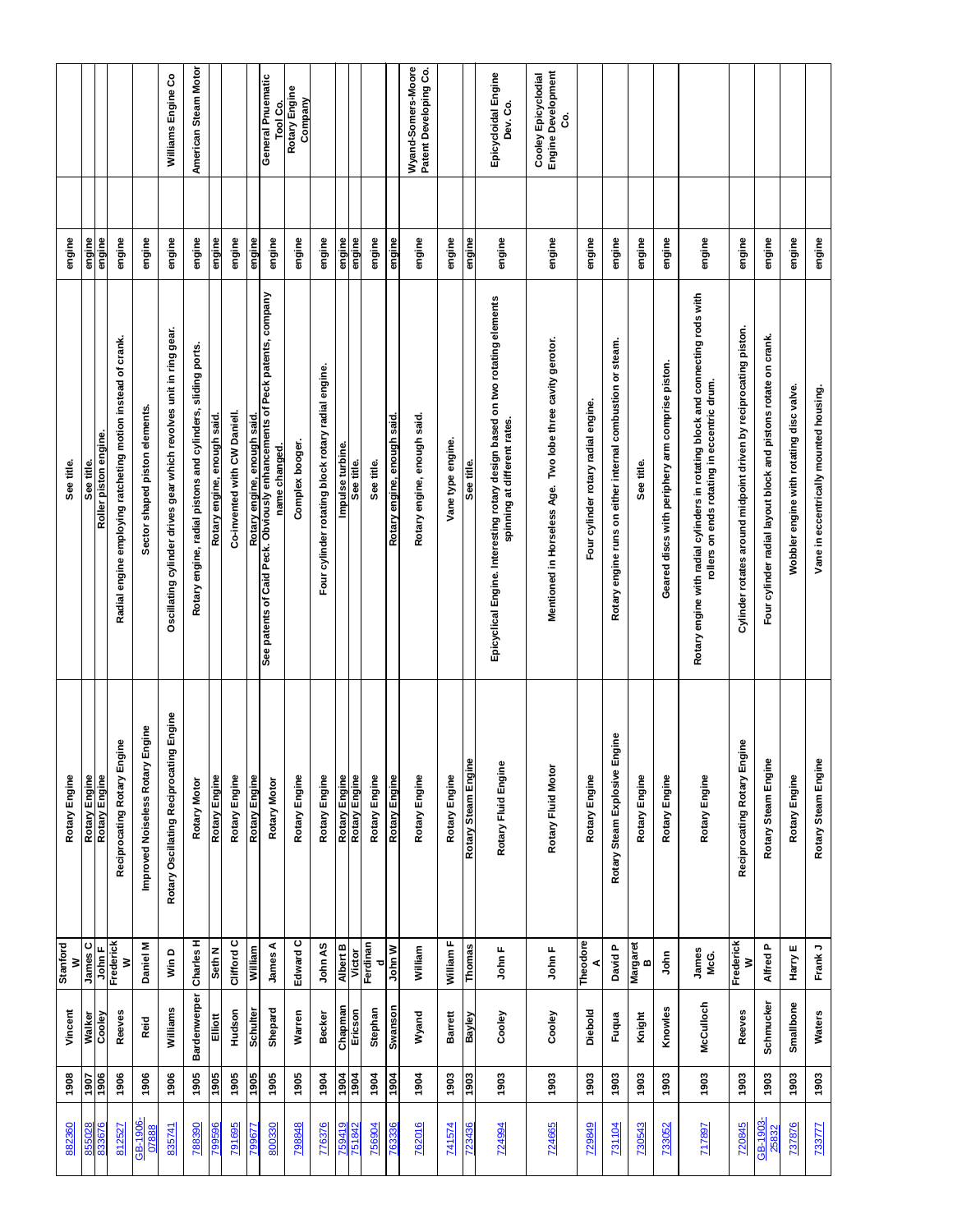| 1903<br><b>739567</b>                                           | White           | George                         | Rotary Engine                                | Rotary piston and swing gate valve                                                                                                       | engine           | ပိ<br><b>Bush Engine</b>     |
|-----------------------------------------------------------------|-----------------|--------------------------------|----------------------------------------------|------------------------------------------------------------------------------------------------------------------------------------------|------------------|------------------------------|
| 1902                                                            | Carothers       | Samuel E                       | Rotary Engine                                | Rotary engine, enough said.                                                                                                              | engine           |                              |
|                                                                 | Gouger          | Frank                          | <b>Rotary Engine</b><br><b>Rotary Engine</b> | Rotary engine, enough said.                                                                                                              | engine           |                              |
| $\begin{array}{c c}\n\hline\n1902 \\ \hline\n1902\n\end{array}$ | Knight<br>Grove | John A<br>Margaret             | <b>Compound Rotary Engine</b>                | Rotary engine, enough said.<br>enough said.<br>Rotary engine,                                                                            | engine<br>engine |                              |
| 1902                                                            | Mackle          | William J                      | Rotary Engine                                | Rotary engine, enough said.                                                                                                              | engine           |                              |
| 1902                                                            | Morgan          | William A                      | Rotary Engine or Pump                        | Rotary engine, enough said                                                                                                               | engine           |                              |
|                                                                 | Pickel          | <b>W udol</b>                  | <b>Rotary Engine</b>                         | Rotary engine, enough said                                                                                                               | engine           |                              |
| $\frac{8}{2}$ $\frac{8}{2}$ $\frac{8}{2}$                       | Putman          | John<br>Henry                  | <b>Rotary Engine</b>                         | Rotary engine, enough said.                                                                                                              | engine           |                              |
|                                                                 | Roeske          |                                | <b>Rotary Steam Motor</b>                    | Rotary engine, enough said.                                                                                                              | engine           |                              |
| 1902                                                            | Soule'          | George<br>ξ                    | Rotary Engine                                | Rotary engine, enough said.                                                                                                              | engine           |                              |
| 1902                                                            | Springer        | John                           | Rotary Engine                                | Co-invented with W Robbins. Rotary engine, enough said                                                                                   | engine           |                              |
| 1902                                                            | Troutman        | Wilkes E<br>Delevan            | Rotary Engine                                | Rotary engine, enough said.                                                                                                              | engine           |                              |
| 1902                                                            | Upson           | o,                             | Rotary Motor                                 | Rotary engine, enough said.                                                                                                              | engine           |                              |
| 1902                                                            | Warren          | Edward C                       | Rotary Engine                                | "Annular-expansion-chamber rotary-abutment type"                                                                                         | engine           | Rotary Engine Co.            |
| $\frac{1902}{1902}$                                             | Whitaker        | Simon <sub>S</sub>             | Rotary Engine                                | Rotary engine, enough said                                                                                                               | engine           |                              |
|                                                                 | Williams        | James F                        | Rotary Engine                                | See title                                                                                                                                | engine           |                              |
| 1902                                                            | Womer           | Frank E                        | Rotary Engine                                | Rotary engine, enough said.                                                                                                              | engine           |                              |
| 1901                                                            | Benson          | Hezekiah                       | Rotary Engine                                | Rotary engine, enough said.                                                                                                              | engine           |                              |
| 1901                                                            | Benson          | Hezekiah                       | Engine<br>Rotary                             | Rotary engine, enough said.                                                                                                              | engine           |                              |
| 1901                                                            | <b>Bootes</b>   | John T                         | Rotary Engine                                | Rotary engine, enough said                                                                                                               | engine           |                              |
| 1901                                                            | English         | Peter                          | Rotary Engine                                | Co-invented with L Cooney. Rotary engine, enough said                                                                                    | engine           |                              |
| 1901                                                            | English         | Peter                          | Rotary Engine                                | enough said.<br>Co-invented with L Cooney. Rotary engine,                                                                                | engine           |                              |
| 1901                                                            | <b>Fuchs</b>    | <b>Fredrich</b>                | Rotary Engine                                | Rotary engine, enough said                                                                                                               | engine           |                              |
| 1901                                                            | Herr            | Harry C                        | Rotary Engine                                | ate in circular 'cylinder'.<br>Pistons oper                                                                                              | engine           |                              |
| $\frac{1901}{1}$                                                | Long            | Elmer C                        | Rotary Engine                                | Rotary engine, enough said                                                                                                               | engine           |                              |
| 1901                                                            | Pickering       | Frederick                      | Rotary Engine                                | Rotary engine, enough said.                                                                                                              | engine           |                              |
| 1901                                                            | Stevens         | $\frac{S}{Lucious}$<br>$\circ$ | Rotary Engine                                | See title                                                                                                                                | engine           |                              |
| 1901                                                            | <b>Walker</b>   | Joseph L                       | Rotary Engine                                | Rotary engine, enough said                                                                                                               | engine           |                              |
| 1901                                                            | Warren          | Edward C                       | Rotary Engine                                | engine.<br>double expansion rotary<br>Reversible compound                                                                                | engine           |                              |
| 1901                                                            | Warren          | <b>Dall</b><br>Edwa            | Rotary Engine                                | See title                                                                                                                                | engine           |                              |
| 1901                                                            | Whipple         | William N                      | Rotary Engine                                | See title                                                                                                                                | engine           |                              |
| 1901                                                            | Williams        | $\Omega$<br>jin                | Rotary Reciprocating Engine                  | tons on connecting rods that ride in rotating<br>is located off center of ring.<br>Ring supports inwards facing pis<br>piston block that | engine           | Williams Engine Co           |
| 1900                                                            | Lambert         | William<br>Hannibal            | Rotary Engine                                | See title                                                                                                                                | engine           |                              |
| 1899                                                            | Ames            | I.                             | Rotary Engine                                | See title.                                                                                                                               | engine           |                              |
| 1899                                                            | Parsons         | John H                         | Rotary Engine                                | See title                                                                                                                                | engine           | Parson's Rotary<br>Engine Co |
|                                                                 |                 |                                |                                              |                                                                                                                                          |                  |                              |